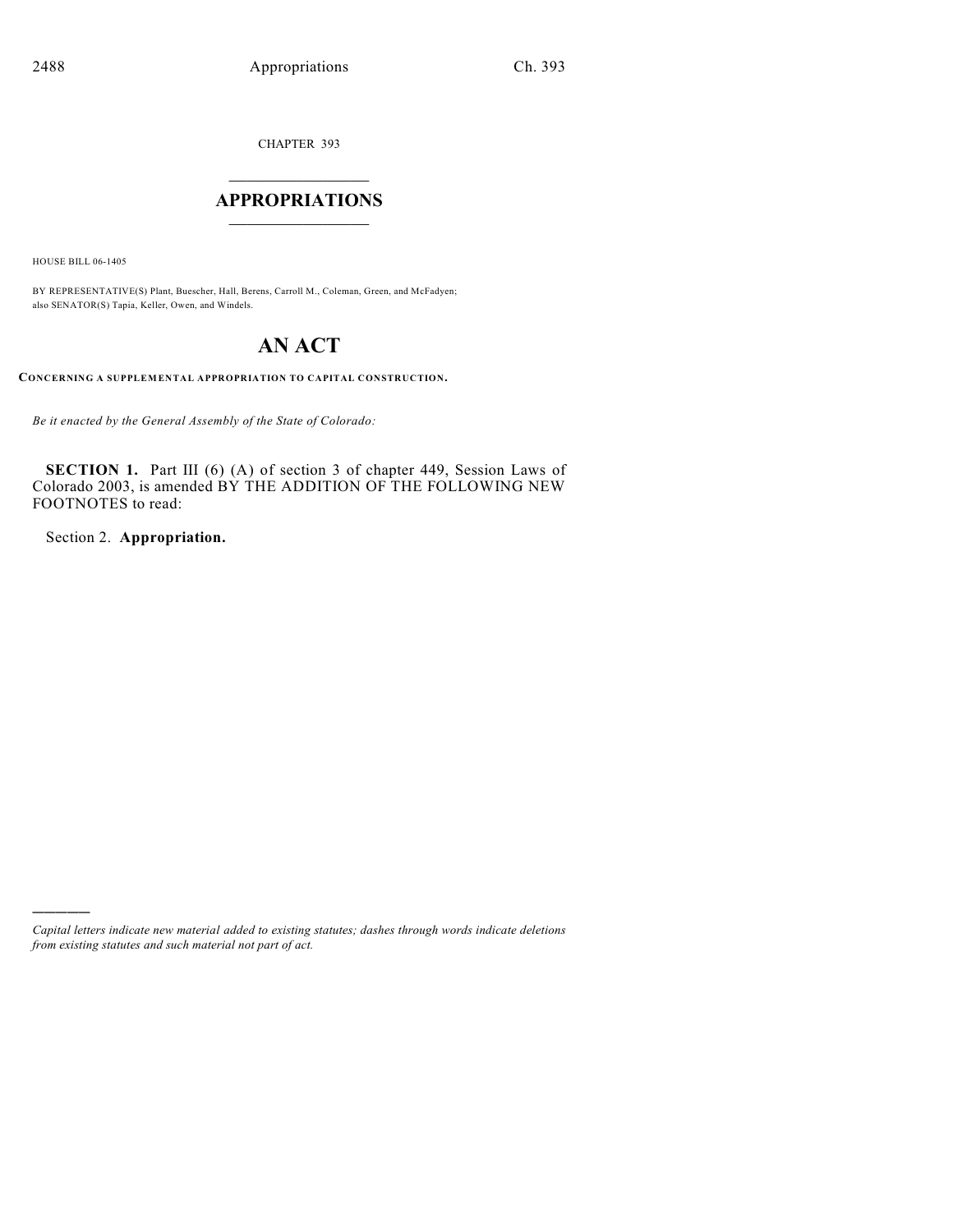|                 |              | APPROPRIATION FROM |                           |              |               |                |  |  |
|-----------------|--------------|--------------------|---------------------------|--------------|---------------|----------------|--|--|
| ITEM &          | <b>TOTAL</b> | <b>CAPITAL</b>     | <b>CAPITAL</b>            | CASH         | <b>CASH</b>   | <b>FEDERAL</b> |  |  |
| <b>SUBTOTAL</b> |              |                    | CONSTRUCTION CONSTRUCTION | <b>FUNDS</b> | <b>FUNDS</b>  | <b>FUNDS</b>   |  |  |
|                 |              | <b>FUND</b>        | <b>FUND</b>               |              | <b>EXEMPT</b> |                |  |  |
| <b>EXEMPT</b>   |              |                    |                           |              |               |                |  |  |
|                 |              |                    |                           |              |               |                |  |  |

### **PART III DEPARTMENT OF HIGHER EDUCATION**

#### **(6) UNIVERSITY OF COLORADO HEALTH SCIENCES CENTER**

| (A) Capital Construction                             |             |               |                           |
|------------------------------------------------------|-------------|---------------|---------------------------|
| Barbara Davis Center for                             |             |               |                           |
| Childhood Diabetes at                                |             |               |                           |
| Fitzsimons                                           | 9,637,762   |               | 9,637,762 <sup>a</sup>    |
| Center for Bioethics and                             |             |               |                           |
| Humanities HUMANITIES <sup>1c</sup>                  | 5,436,977   |               | 5,436,977                 |
| Fitzsimons, Infrastructure                           |             |               |                           |
| Phase 6                                              | 1,322,508   |               | 1,322,508                 |
| Fitzsimons, Infrastructure                           |             |               |                           |
| Phase $71a$                                          | 5,424,376   |               | 5,424,376                 |
| Fitzsimons, Research                                 |             |               |                           |
| Complex H <sup>1b</sup> COMPLEX II <sup>1b, 1d</sup> | 205,820,165 |               | 205,820,165               |
| Center for Oral Health                               | 26,500,000  |               | $26,500,000$ <sup>t</sup> |
|                                                      |             | 254, 141, 788 |                           |
|                                                      |             |               |                           |

**FOOTNOTES --** The following statements are referenced to the numbered footnotes throughout section 3.

Ch. 393 Appropriations 2489